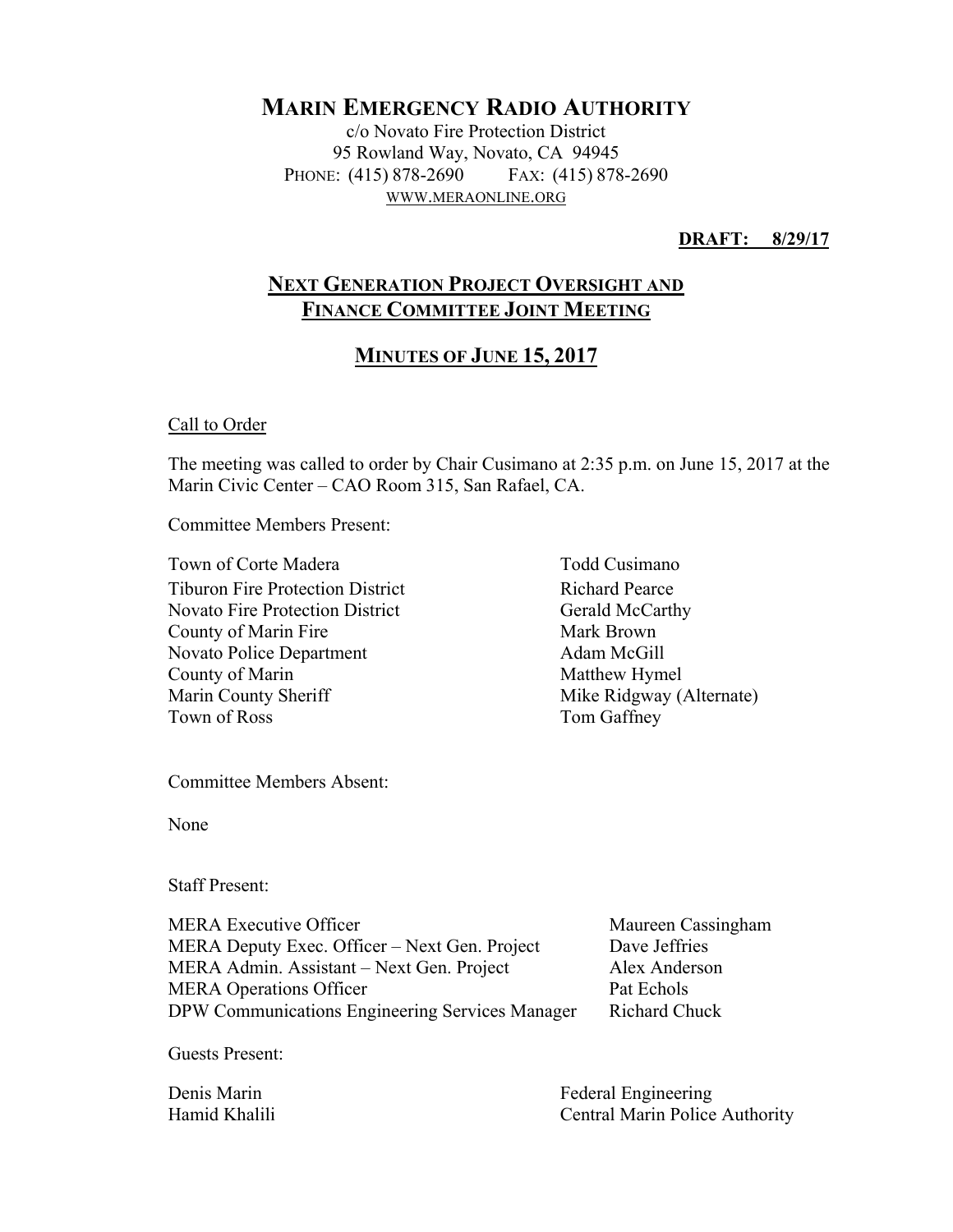#### A. Approval of Minutes from November 9, 2016 Next Generation Project Oversight Committee Meeting

*M/S/P Pearce/Gaffney to approve minutes from November 9, 2016 Next Generation Project Oversight Committee Meeting as presented.*  AYES: All NAYS: None ABSTENTIONS: None Motion Carried

#### B. Approval of Minutes from February 22, 2017 Finance Committee Meeting

*M/S/P Pearce/Hymel to approve minutes from February 22, 2017 Finance Committee Meeting with correction of spelling of Pearce's name.*  AYES: All NAYS: None ABSTENTIONS: None Motion Carried

#### C. Update on the Next Gen System Project

Jeffries reported that Marin Emergency Radio Authority (MERA) staff is working of developing the one-for-one replacement radio inventory for the MERA Next Gen System based on agency inventory as of November 2014. He explained that surveys had been sent out to all agencies to report on their inventory of portable and mobile radios, and noted that about half of the surveys had been returned. He also noted that later in the week MERA staff would be putting out a console survey focused on desktop control stations that some of the agencies possess. MERA and Marin Department of Public Works (DPW) staff will be working on reconciling the results of the survey with MERA records.

Jeffries announced that MERA would be holding an equipment fair in late July or early August so that MERA agencies would have the opportunity come look at the equipment Motorola is offering. He explained that at that time another notice would be sent out to agencies to confirm the results of the equipment inventory survey. Ridgway requested that agencies be given options for the mics and ear pieces they would like to purchase so that they do not end up with redundant equipment. Jeffries noted that agencies would have the option to upgrade equipment if they paid for the cost difference between the upgraded equipment and the original replacement equipment.

Jeffries discussed the project timeline, noting that Motorola had offered MERA a half a million-dollar discount if MERA accepted shipment of radio equipment in December. He also said that if the timeline were to slip significantly, MERA would have to reassess receiving this shipment in December.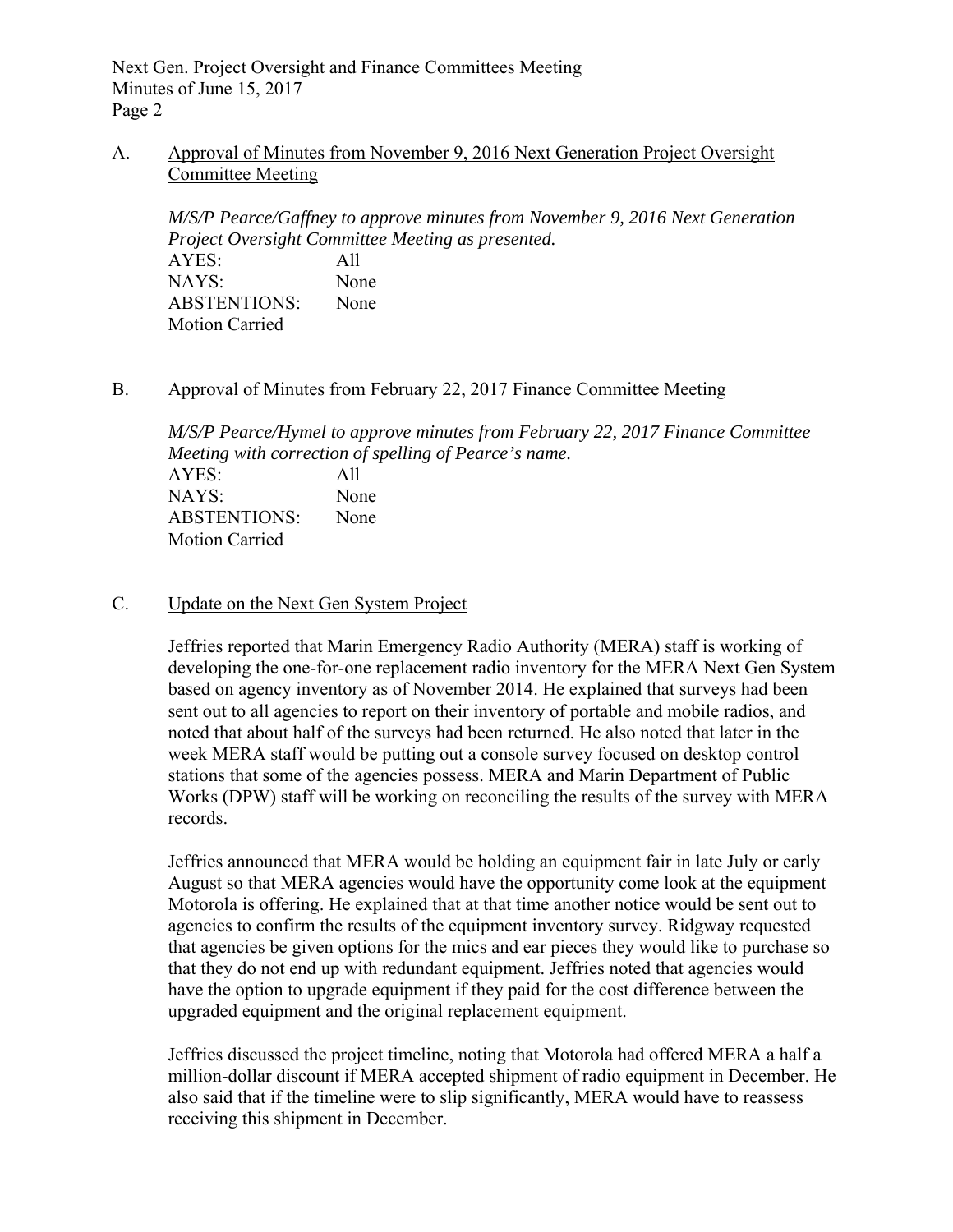> Jeffries discussed some of the issues MERA staff was working on in anticipation of cutover to the MERA Next Gen System, including a new fire station alerting system and upgrading remote dispatch centers. He explained that the new fire station alerting system would require an ethernet connection, and MERA would like to ensure that all fire stations are aware of this so they can plan accordingly. He also explained that MERA was working on compiling the bandwidth and County IT requirements for remote dispatch centers to aid in that transition.

Jeffries gave an update on ongoing work to develop talk group templates for the new radio system, explaining that the MERA Ops group is working on various aspects of planning talk groups for new system. Brown added that he and others were conducting site visits to various fire agencies to see how they have constructed their talk groups. Jeffries discussed the programming of talk groups for the cutover to the new system, noting that Motorola's contract included one programming of the new radios. He explained that MERA was exploring options and costs for any additional programming that may be needed.

Jeffries finished his project update with an update on site work for the system. He explained that Motorola had finished their site survey work and submitted initial drawings for the sites.

#### D. Revised Next Gen System Implementation Agreement Budget

Echols presented a detailed list of tasks for the MERA Next Gen System that Marin Department of Works (DPW) is responsible for pursuant to the contract DPW and MERA have for the project. He also outlined the tasks Federal Engineering (FE) is responsible for under contact for the MERA Next Gen System. He presented an estimated workload for DPW to see the project through to completion in early 2019, noting that he was projecting roughly half a million dollars in savings from the original budget.

Pearce asked for further clarification on the work duties and responsibilities divided between DPW staff and FE, saying he believed there should be additional cost savings realized on the DPW contract given that FE had taken on some project management responsibilities. Echols explained that there was an uncertainty of predicting the workload of system contract negotiations and implementation, and the DPW Implementation Agreement Budget was consistent with the realized workload.

#### E. Motorola Contract Change Order for Fire Station Alerting

Echols explained that during contract negotiations with Motorola fire station alerting was intentionally left out because at the time there were concerns about whether or not the Mach Alert system would work in conjunction with the Next Gen System. He said that after negotiations had concluded and the contract with Motorola was signed, work continued on fire station alerting options with Motorola, including exploring comparable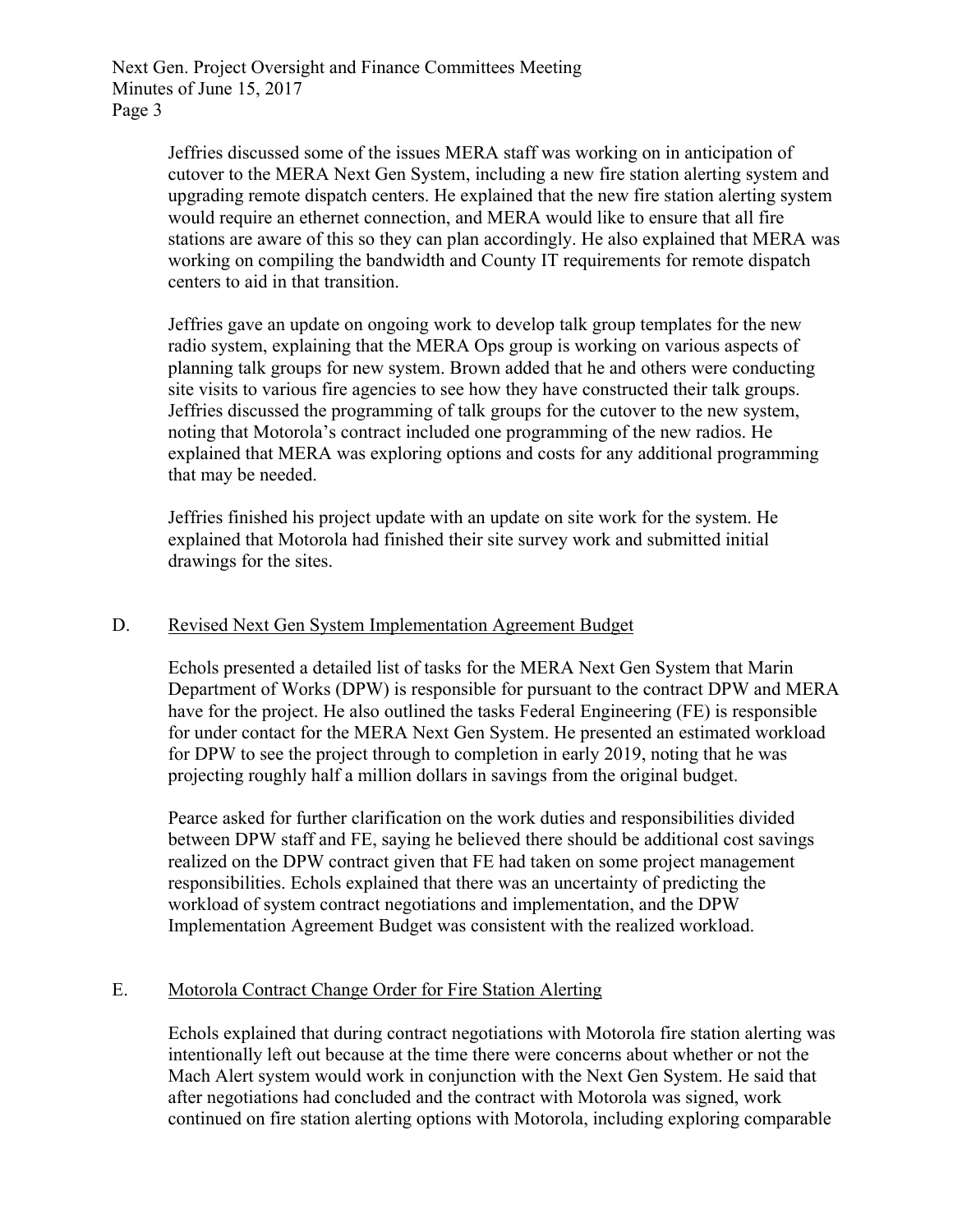> options with other vendors like U.S. Digital. Echols said that Motorola had now assured MERA that the Mach Alert system would seamlessly integrate with the Next Gen System.

Ridgway said that he felt it was important that there was a guarantee from Motorola that the systems would integrate. He also asked who would be responsible for paying for any reprogramming associated with Mach Alert integration, as well as any future maintenance costs. Jeffries responded that MERA staff was working on determining who would be responsible for those costs.

Echols recommended that MERA move forward with implementing the Mach Alert system, noting that staff would push for a guarantee of integration as well as continue to work on future cost responsibilities.

Jeffries discussed the warranty and service upgrade agreement offered by the Mach Alert system. Hymel asked if MERA could use Measure A funds to pay for costs associated with the warranty and service upgrade agreement, and whether or not purchase of these agreements was typical of the industry. Brown said he was concerned with costs of software upgrades if MERA did not purchase the warranty and service upgrade agreement. Echols responded that staff would follow up with other agencies to see if these services were typical of the industry.

 *M/S/P Hymel/Pearce to recommend going forward with the Mach Alert System, while exploring options for warranty and service upgrade agreements in order to make a recommendation on these items to MERA Governing Board.* 

AYES: All NAYS: None ABSTENTIONS: None Motion Carried

### F. Review of Updated Draft of Next Gen Project Budget, Funding Sources, Project Milestones and Cash Flow Schedule

Jeffries presented an updated draft of the Next Gen Project budget, noting that the budget was meant to give an overview of the costs of the project and that some costs were still estimates subject to change as the project moves forward. Gaffney and Hymel discussed cash flow needs and options for funding the contingency. Hymel also discussed options for putting funds aside for future replacement costs.

### G. Motorola Contract Change Order Policy and Proposed Contact Contingency

Echols explained that the MERA Governing Board had adopted a change order policy at their last meeting with two considerations for further discussion. One consideration was developing a process to review change orders that would require a subcommittee from